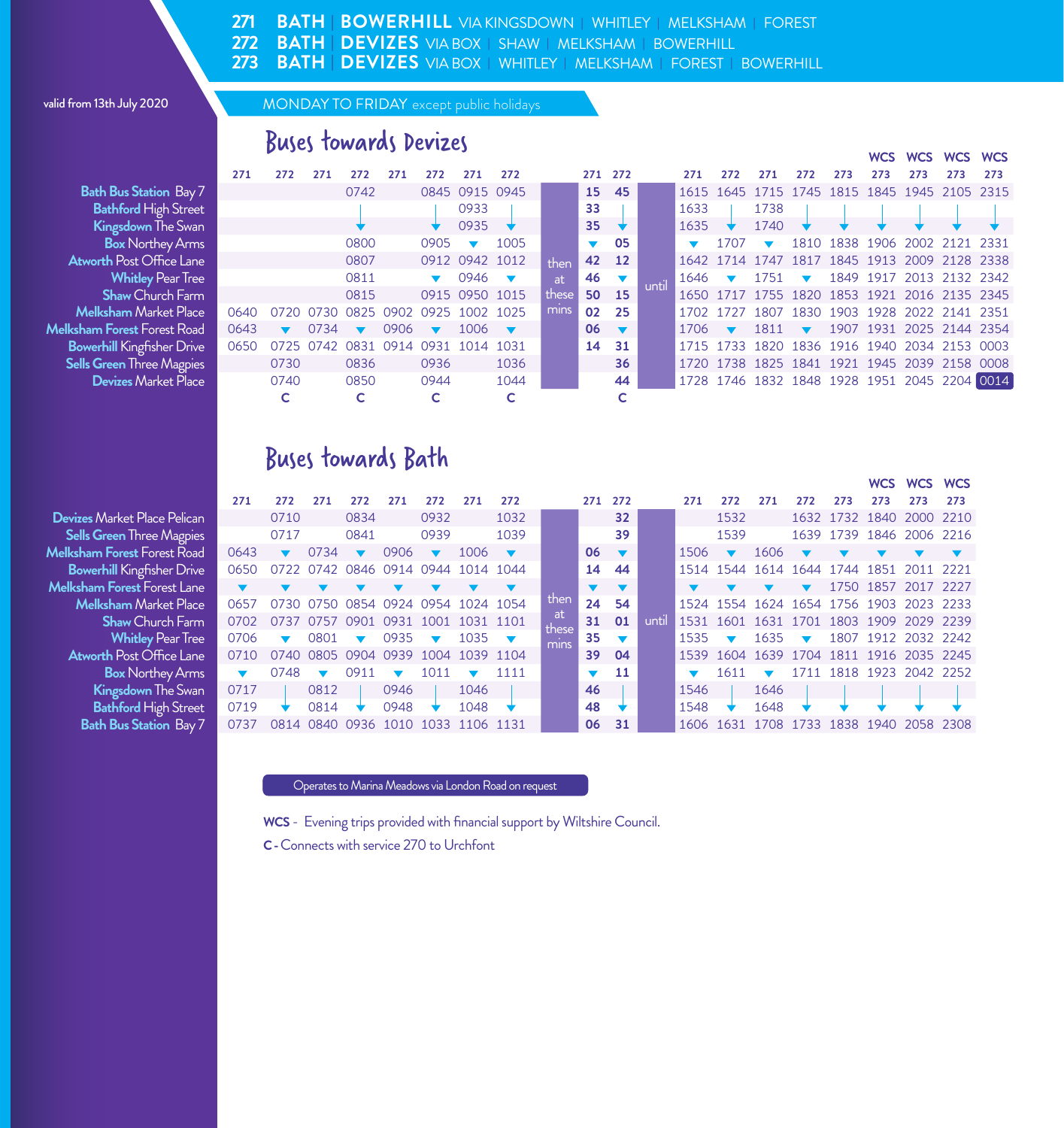**BATH | DEVIZES** VIA BOX **|** SHAW **|** MELKSHAM **|** BOWERHILL **271 272 273 BATH | DEVIZES** VIA BOX **|** WHITLEY **|** MELKSHAM **|** FOREST **|** BOWERHILL **BATH | BOWERHILL** VIA KINGSDOWN **|** WHITLEY **|** MELKSHAM **|** FOREST

#### valid from 13th July 2020

# Buses towards Devizes

**Bath Bus Station Bay 7 Bathford High Street Kingsdown** The Swan **Box** Northey Arms **Atworth** Post Office Lane 0912 0942 1012 1042 1112 **42 12** 1642 1712 1746 1814 1912 2009 2128 2338 **Melksham** Market Place **0 Melksham Forest Forest Road**<br>8 **Bowerhill Kingfisher Drive Bowerhill** Kingfisher Drive **0**<br>**Sells Green** Three Magpies **1 Sells Green Three Magpies 0**<br>10 Devizes Market Place **Devizes Market Place** 

|                              |                      |      |                         |                               |                          |                             |      |       |                      |                               |       |                             |                                  |      |     |                                         | WCS WCS WCS WCS |     |     |
|------------------------------|----------------------|------|-------------------------|-------------------------------|--------------------------|-----------------------------|------|-------|----------------------|-------------------------------|-------|-----------------------------|----------------------------------|------|-----|-----------------------------------------|-----------------|-----|-----|
|                              | 272                  | 271  | 272                     | 271                           | 272                      | 271                         | 272  |       |                      | 271 272                       |       | 271                         | 272                              | 271  | 273 | 273                                     | 273             | 273 | 273 |
| ר <b>Bus Station</b> Bay 7   |                      |      |                         | 0845 0915 0945 1015 1045      |                          |                             |      |       |                      | 15 45                         |       |                             |                                  |      |     | 1615 1645 1715 1745 1845 1945 2105 2315 |                 |     |     |
| a <b>thford</b> High Street  |                      |      |                         | 0933                          |                          | 1033                        |      |       | 33                   |                               |       | 1633                        |                                  | 1737 |     |                                         |                 |     |     |
| <b>ingsdown</b> The Swan     |                      |      |                         | $0935 +$                      |                          | $1035 \rightarrow$          |      |       |                      | $35 \quad \star$              |       | $1635 \rightarrow$          |                                  | 1739 |     |                                         |                 |     |     |
| <b>Box</b> Northey Arms      |                      |      | 0905 $\bullet$          |                               | 1005                     | $\overline{\phantom{a}}$    | 1105 |       | $\blacktriangledown$ | 05                            |       |                             | $1705 \quad \blacktriangleright$ |      |     | 1807 1905 2002 2121 2331                |                 |     |     |
| th Post Office Lane          |                      |      |                         | 0912 0942 1012 1042 1112      |                          |                             |      | then  |                      | 42 12                         |       |                             |                                  |      |     | 1642 1712 1746 1814 1912 2009 2128 2338 |                 |     |     |
| <b>Whitley Pear Tree</b>     |                      |      |                         | 0946                          | $\overline{\phantom{0}}$ | $1046$ $\blacktriangledown$ |      | at.   |                      | $46 \quad \blacktriangledown$ | until |                             |                                  |      |     | 1646 - 1750 1818 1916 2013 2132 2342    |                 |     |     |
| <b>Shaw</b> Church Farm      |                      |      |                         | 0915 0950 1015 1050 1115      |                          |                             |      | these |                      | 50 15                         |       |                             |                                  |      |     | 1650 1715 1754 1822 1920 2017 2135 2345 |                 |     |     |
| s <b>ham</b> Market Place    | 0800                 |      |                         | 0902 0925 1002 1025 1102 1125 |                          |                             |      | mins  |                      | 02 25                         |       |                             |                                  |      |     | 1702 1725 1804 1832 1926 2023 2141 2351 |                 |     |     |
| <b>Forest</b> Forest Road    | $\blacktriangledown$ | 0906 | $\overline{\mathbf{v}}$ | 1006                          | $\overline{\mathbf{v}}$  | 1106                        |      |       |                      | $06 \quad \blacktriangledown$ |       | $1706$ $\blacktriangledown$ |                                  |      |     | 188 1835 1929 2026 2144 2354            |                 |     |     |
| <b>hill</b> Kingfisher Drive | 0806                 |      |                         | 0914 0931 1014 1031 1114 1131 |                          |                             |      |       |                      | 14 31                         |       |                             |                                  |      |     | 1715 1731 1817 1844 1938 2035 2153 0003 |                 |     |     |
| r <b>een</b> Three Magpies   | 0811                 |      | 0936                    |                               | 1036                     |                             | 1136 |       |                      | 36                            |       |                             |                                  |      |     | 1720 1736 1822 1849 1943 2040 2158 0008 |                 |     |     |
| <b>evizes</b> Market Place   | 0819                 |      | 0944                    |                               | 1044                     |                             | 1144 |       |                      | 44                            |       |                             |                                  |      |     | 1728 1744 1830 1857 1950 2047 2204 0014 |                 |     |     |
|                              |                      |      |                         |                               |                          |                             |      |       |                      | c                             |       |                             |                                  |      |     |                                         |                 |     |     |
|                              |                      |      |                         |                               |                          |                             |      |       |                      |                               |       |                             |                                  |      |     |                                         |                 |     |     |

# Buses towards Bath

**Devizes** Market Place Pelican **Sells Green Three Magpies Melksham Forest Forest Road Bowerhill Kingfisher Drive Melksham Forest Forest Lane Melksham** Market Place<br>**Shaw** Church Farm **Whitley Pear Tree Atworth Post Office Lane Box Northey Arms Kingsdown The Swan Bathford High Street Bath Bus Station Bay 7** 

|                              |                      |           |           |                     |                               |           |           |             |                               |                                                 |       |      |                          |                      |                          |     |     | WCS WCS WCS                             |     |
|------------------------------|----------------------|-----------|-----------|---------------------|-------------------------------|-----------|-----------|-------------|-------------------------------|-------------------------------------------------|-------|------|--------------------------|----------------------|--------------------------|-----|-----|-----------------------------------------|-----|
|                              | 271                  | 272       | 272       | 271                 | 272                           | 271       | 272       |             | 271                           | 272                                             |       | 271  | 272                      | 271                  | 272                      | 273 | 273 | 273                                     | 273 |
| Aarket Place Pelican         |                      |           | 0743 0832 |                     | 0932                          |           | 1032      |             |                               | 32                                              |       |      | 1532                     |                      |                          |     |     | 1632 1732 1832 2000 2210                |     |
| r <b>een</b> Three Magpies   |                      | 0750 0839 |           |                     | 0939                          |           | 1039      |             |                               | 39                                              |       |      | 1539                     |                      |                          |     |     | 1639 1739 1838 2006 2216                |     |
| <b>Forest</b> Forest Road    |                      |           |           | 0906                |                               | 1006      |           |             | 06                            | $\sqrt{2}$                                      |       | 1506 |                          | 1606                 |                          |     |     |                                         |     |
| <b>hill</b> Kingfisher Drive | 0707                 | 0755      |           |                     | 0844 0914 0944 1014 1044      |           |           |             | 14                            | 44                                              |       |      |                          |                      |                          |     |     | 1514 1544 1614 1644 1744 1843 2011 2221 |     |
| <b>Forest</b> Forest Lane    |                      |           |           |                     |                               |           |           |             |                               | $\overline{\mathbf{v}}$ $\overline{\mathbf{v}}$ |       |      |                          |                      |                          |     |     | 1750 1849 2017 2227                     |     |
| s <b>ham</b> Market Place    | 0715                 |           |           |                     | 0803 0854 0924 0954 1024 1054 |           |           | then        | 24                            | -54                                             |       |      |                          |                      |                          |     |     | 1524 1554 1624 1654 1756 1856 2023 2233 |     |
| Shaw Church Farm             | 0721                 |           |           | 0810 0901 0931 1001 |                               | 1031 1101 |           | at<br>these |                               | 31 01                                           | until |      |                          |                      |                          |     |     | 1531 1601 1631 1701 1803 1901 2028 2238 |     |
| <b>Whitley Pear Tree</b>     | 0725                 |           |           | 0935                | $\blacksquare$                | 1035      |           | mins        | $35 \quad \blacktriangledown$ |                                                 |       | 1535 | $\overline{\phantom{a}}$ | 1635                 | $\overline{\phantom{0}}$ |     |     | 1807 1904 2031 2241                     |     |
| <b>th</b> Post Office Lane . | 0729                 |           |           |                     | 0813 0904 0939 1004           |           | 1039 1104 |             |                               | 39 04                                           |       |      |                          |                      |                          |     |     | 1539 1604 1639 1704 1811 1908 2035 2245 |     |
| <b>Box</b> Northey Arms      | $\blacktriangledown$ | 0820 0911 |           | $\blacksquare$      | 1011                          |           | 1111      |             | $\blacktriangledown$          | 11                                              |       |      | 1611                     | $\blacktriangledown$ |                          |     |     | 1711 1818 1915 2042 2252                |     |
| <b>ingsdown</b> The Swan     | 0736                 |           |           | 0946                |                               | 1046      |           |             | 46                            |                                                 |       | 1546 |                          | 1646                 |                          |     |     |                                         |     |
| a <b>thford</b> High Street  | 0738                 |           |           | 0948                |                               | 1048      |           |             | 48                            |                                                 |       | 1548 |                          | 1648                 |                          |     |     |                                         |     |
| ר <b>Bus Station</b> Bav 7   | 0752                 | 0840 0931 |           | 1008                | 1031                          |           | 1106 1131 |             | 06                            | 31                                              |       |      | 1606 1631 1706           |                      |                          |     |     | 1731 1836 1932 2058 2308                |     |

Operates to Marina Meadows via London Road on request

**WCS** - Evening trips provided with financial support by Wiltshire Council.

**C -** Connects with service 270 to Urchfont